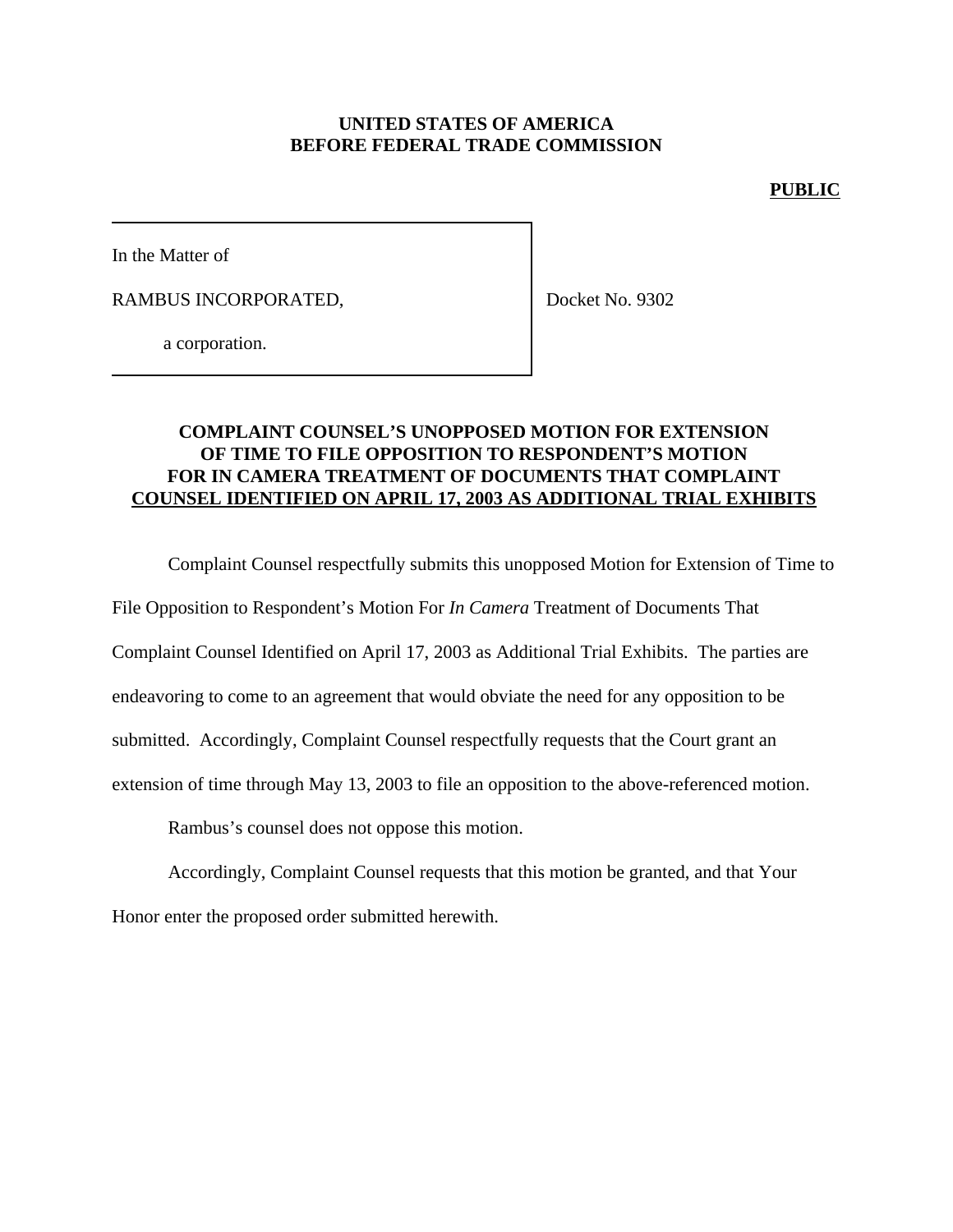Respectfully submitted,

\_\_\_\_\_\_\_\_\_\_\_\_\_\_\_\_\_\_\_\_\_

M. Sean Royall Geoffrey D. Oliver Malcolm L. Catt John C. Weber Robert P. Davis Jerome Swindell Cary E. Zuk

Bureau of Competition Federal Trade Commission Washington, DC 20580 (202)326-2275 (202)326-3496 Counsel Supporting the Complaint

May 7, 2003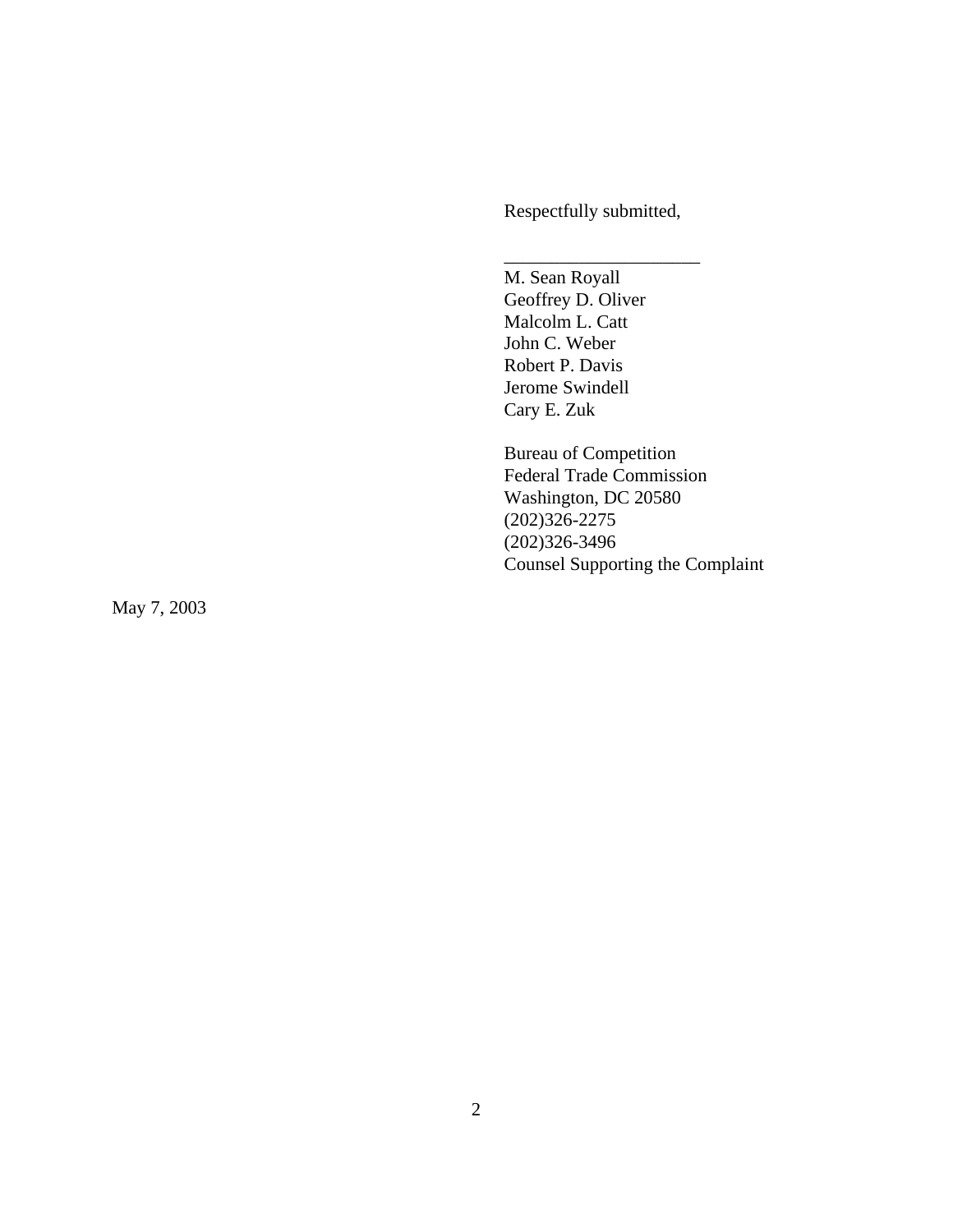# **UNITED STATES OF AMERICA BEFORE FEDERAL TRADE COMMISSION**

## **PUBLIC**

In the Matter of

RAMBUS INCORPORATED,

Docket No. 9302

a corporation.

# **ORDER GRANTING COMPLAINT COUNSEL'S UNOPPOSED MOTION FOR EXTENSION OF TIME TO FILE OPPOSITION TO RESPONDENT'S MOTION FOR IN CAMERA TREATMENT OF DOCUMENTS THAT COMPLAINT COUNSEL IDENTIFIED ON APRIL 17, 2003 AS ADDITIONAL TRIAL EXHIBITS**

Upon consideration of Complaint Counsel's Unopposed Motion for Extension of Time to

File Opposition to Respondent's Motion For *In Camera* Treatment of Documents That

Complaint Counsel Identified on April 17, 2003 as Additional Trial Exhibits, IT IS HEREBY

ORDERED, that Complaint Counsel's Motion is GRANTED, and that Complaint Counsel may

file such a reply on or before Monday, May 13, 2003.

Stephen J. McGuire Chief Administrative Law Judge

\_\_\_\_\_\_\_\_\_\_\_\_\_\_\_\_\_\_\_\_\_\_\_\_\_\_\_\_\_\_\_\_\_

Date: